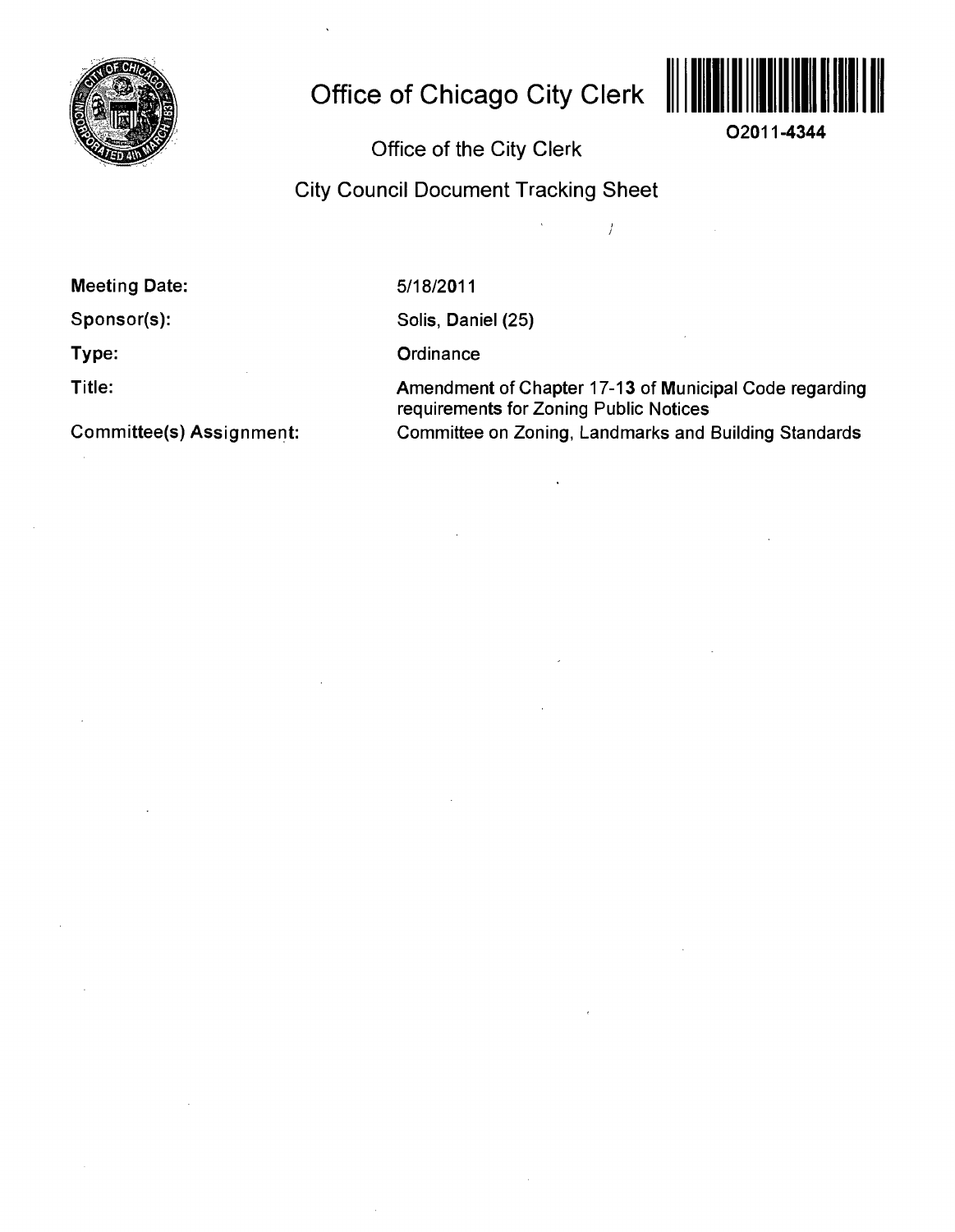### **ORDINANCE**

#### **BE IT ORDAINED BY THE CITY COUNCIL OF THE CITY OF CHICAGO:**

SECTION 1. Section 17-13-0107 of the Chicago Zoning Ordinance, Title 17 of the Municipal Code of Chicago ("Zoning Ordinance"), is hereby amended by adding the language underscored and by deleting the language struck through, as follows:

**17-13-0107 Public Notices.** 

 $\sim$   $^{-2}$ 

17-13-0107-A Written Notice. Whenever the provisions of this Zoning Ordinance require that "Written Notice" be provided, such notice must be given as specified in this section:

1. Timing.

(a) One written notice of administrative adjustment applications must be provided by the applicant at least 10 days before the Zoning Administrator takes action on the application. The Zoning Administrator may not take final action on an administrative adjustment application until at least 10 days after the date that notices were-mailed-to-abutting-property-owners-Notice of Filino. In the case of any application requirlng Written Notice of filino, the agolicant must mail notice on or no more than 30 days before the date of filing the application.

(b) One written notice for all other applications requiring written notice must-be-provided-by-the-applicantNotice of Hearlno. In the case of any application requiring Written Notice of a public hearing, the applicant must mail notice of the hearing no more than 30 days before-filing-the-application-and no less than 15 days before the date of the hearlng.

(c) More Than One Hearing. If an application requires an initial hearing before the Chicago Plan Commission and a subsequent hearing before the City Council Committee on Zoning, a separate written notice of the Committee hearing is not required If such hearing takes place within 60 davs from the date of the hearing before the Plan Commission.

2. Radius. Unless othenwlse expressly stated In this Zoning Ordinance, the notification radius for applications requiring written notice Is as follows:

(a) In the case of special use applications (except as provided in subsection (b) below) and zoning map amendments, including planned developments, the applicant must provide written notice must-be-provided-to all property owners of the subject property and to-all-property-ownersproperties located partially or wholly within 250 feet of the *property lines* of the subject property.

(b) In the case of special use applications for sanitary landfills, hazardous waste treatment or storage facilities, liquid waste handling facilities, resource recovery facilities, reprocessable construction/ demolition material facilities, incinerators or transfer stations, the applicant must provide written notice to all property owners of the sublect grogerty and properties located oartlally or wholly within 500 feet of the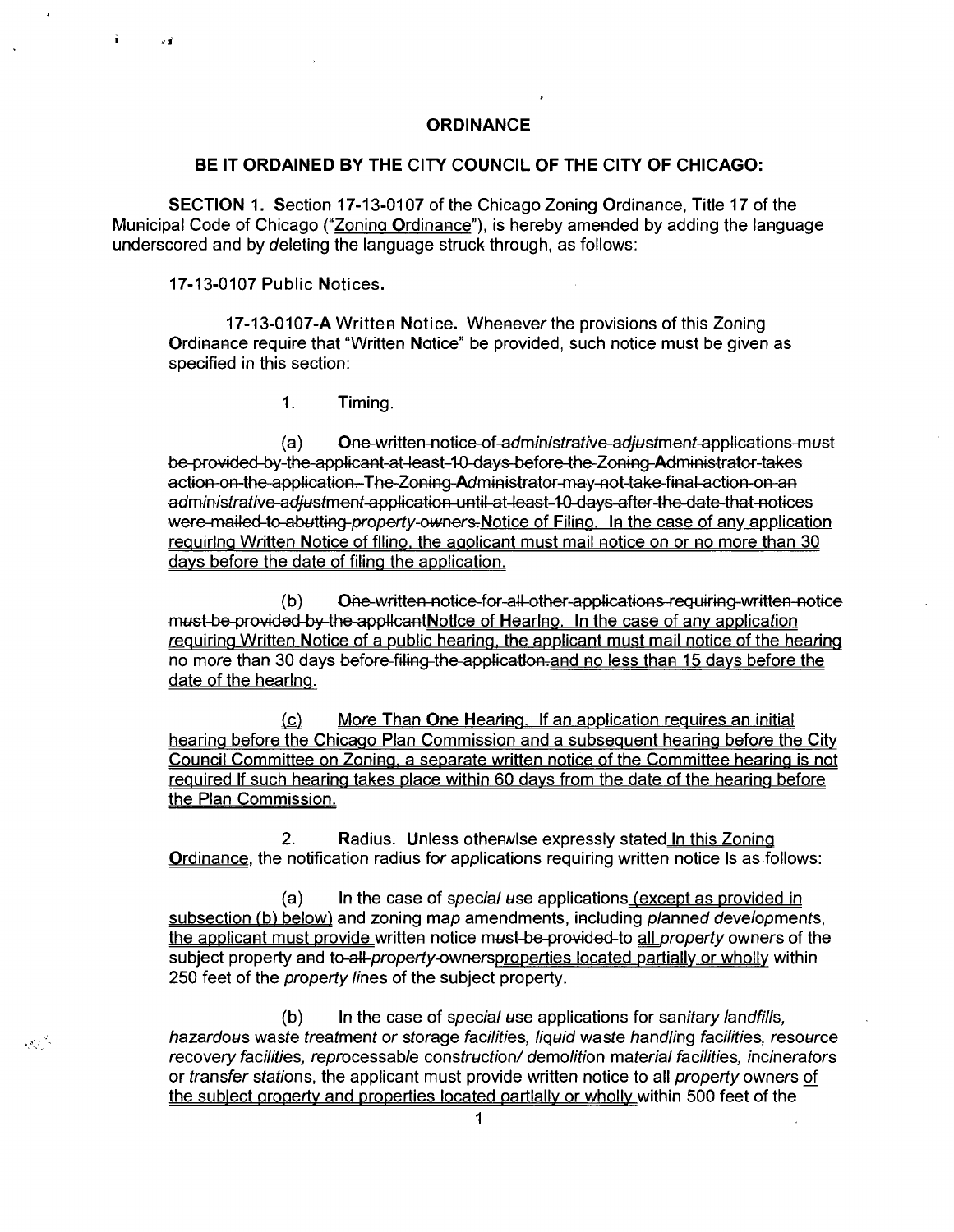property lines of the subject property.

(c) In the case of administrative adjustment applications, the applicant must provide written notice teby certified mail to the property owners of the subject orooertv and all land abutting lots on both sides of the subject property.

(d) in the case of variation applications, the applicant must provide written notice must-be-provided-to all property owners of the subject property and te-all property-ownerspropertles located partially or wholly within 400250 feet of the property lines of the subject property.

(e) Land occupied by public roads, streets, alleys and other public ways is to be excluded in computing the required notification radius.

 $(f)$  if all land within the applicable notification radius is owned or controlled bv the applicant or owner of the sublect orooertv, the applicant must provide written notice to all property owners of properties abutting such owned/controlled land, or separated from it only by public roads, streets, alleys and other public ways; provided, however, if there are no such abutting properties located partially or wholly within 1,000 feet of the property lines of the sublect oroperty, then no written notice hereunder is reoulred.

3. All required written notices must be sent USPSby first -class mail through the United States Postal Service unless otherwise expressly stated- in this Zoning Ordinance.

4. Ownership informationNames and addresses of property owners must be obtained from the most recent authentlcreal property tax records of Cook County.

5. Written notices must contain:

(a) the common street address(es) of the sublect property (if available), or other easllv understood geographical reference, such as the nearest cross street or a description of the boundaries of the subject property;

 $(b)$  a description of the nature, scope-and-purposetype of  $application(s)$  filed and approval(s) requested, and a brief summary of the application or proposal;

(c) the name and address of the applicant and property owners of the subiect oroperty (if different from the applicant);

 $(d)$  for notice of filing, the date that the applicant filed or intends to file the application; and

public hearing;

 $\mathbf{I}$ 

 $(e)$  for notice of hearing, the date, time and location of the

 $(f)$  (e) a source-fora contact name, telephone number, mailing

2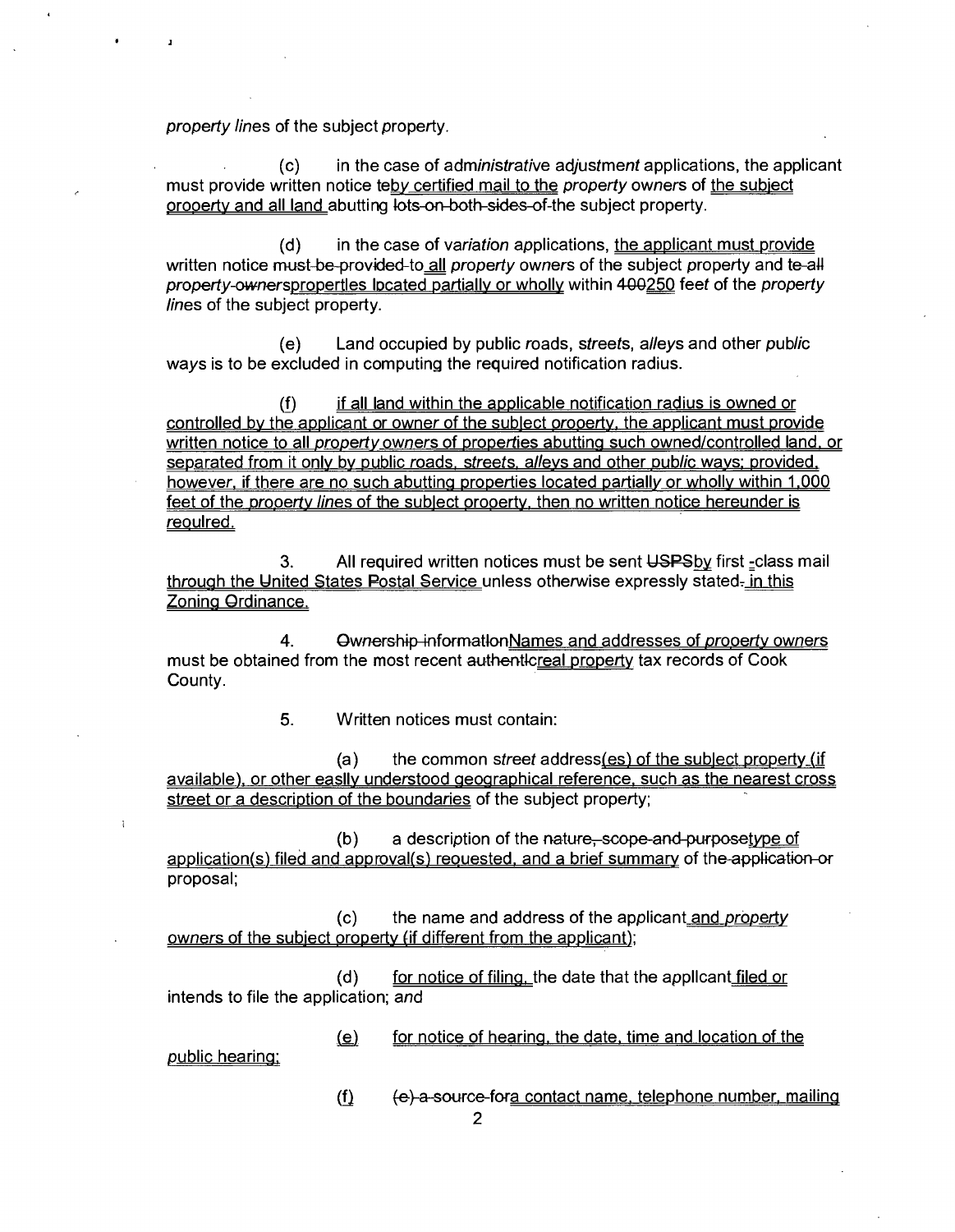address and e-mail address for reouesting additional Information on the application or proposal; and

(g) any additional, relevant information that the review or decisionmaking body reasonably requires the applicant to include in the notice for the type of application filed.

6. if-after-a-bona-fide-effort-to-provide-written notice, the property owner of the property on which notice Is served cannot be found at their last known address, or the mailed notice is returned because the property owner cannot be found at their last known address, the written notice requirements of this section will be deemed satisfied The failure of a property owner within the applicable notification area to receive notice does not invalidate the proceedings, provided a bona fide effort to compiv with this section has been made.

7. At Evidence of Compliance. At both (a) the time of filing an application, and (b) not less than 15 days before a public hearing, the applicant must furnish to the Office of the Zoning Administrator a complete list containing the names and last known addresses of the persons provided with notice. The applicant must also furnish a written affidavit-certifylnolast known names and addresses of the property owners within the applicable notification area, a copy of the notice of filing or hearing (as applicable), registered or certified mall receipts (if applicable), and an affidavit stating that notice of the application or hearing (as applicable) has been mailed in compliance with all applicable written notice requirements.

 $(a)$  Lists and affidavits must be furnished to the Chairman of the City Council Committee on Zoning for matters requiring final approval by the City Council or to the Chairman of Zoning Board of Appeals for matters requiring final approval by the Zoning Board of Appeals.

(b) No hearing will be scheduled or conducted until the applicant complies with all applicable notice requirements.

8. Whenever the applicant for a matter requiring final approval by the City Council is the Mayor, a member of the City Council or the Zoning Administrator, the written notice requirements are as follows:

(a) Written notice must be given as set forth in paragraphthis Section 17-13-0107-A $2_{7+}$  except that notice may-be-sen/ed-by-first-class-mail and must be served at least 15 days before an advertised public hearlnoof application filing is not regulred.

(b) Written notlceNotlce of any public hearing required before the Chicago Plan Commission must be given by the Department of Zoning and Land Use PlanninoHousing and Economic Development.

(c) Notice of any required public hearing before the City Council Committee on Zoning must be given by the City Council Committee on Zoning.

- (d) When if any property in the area requiring notice has been
	- 3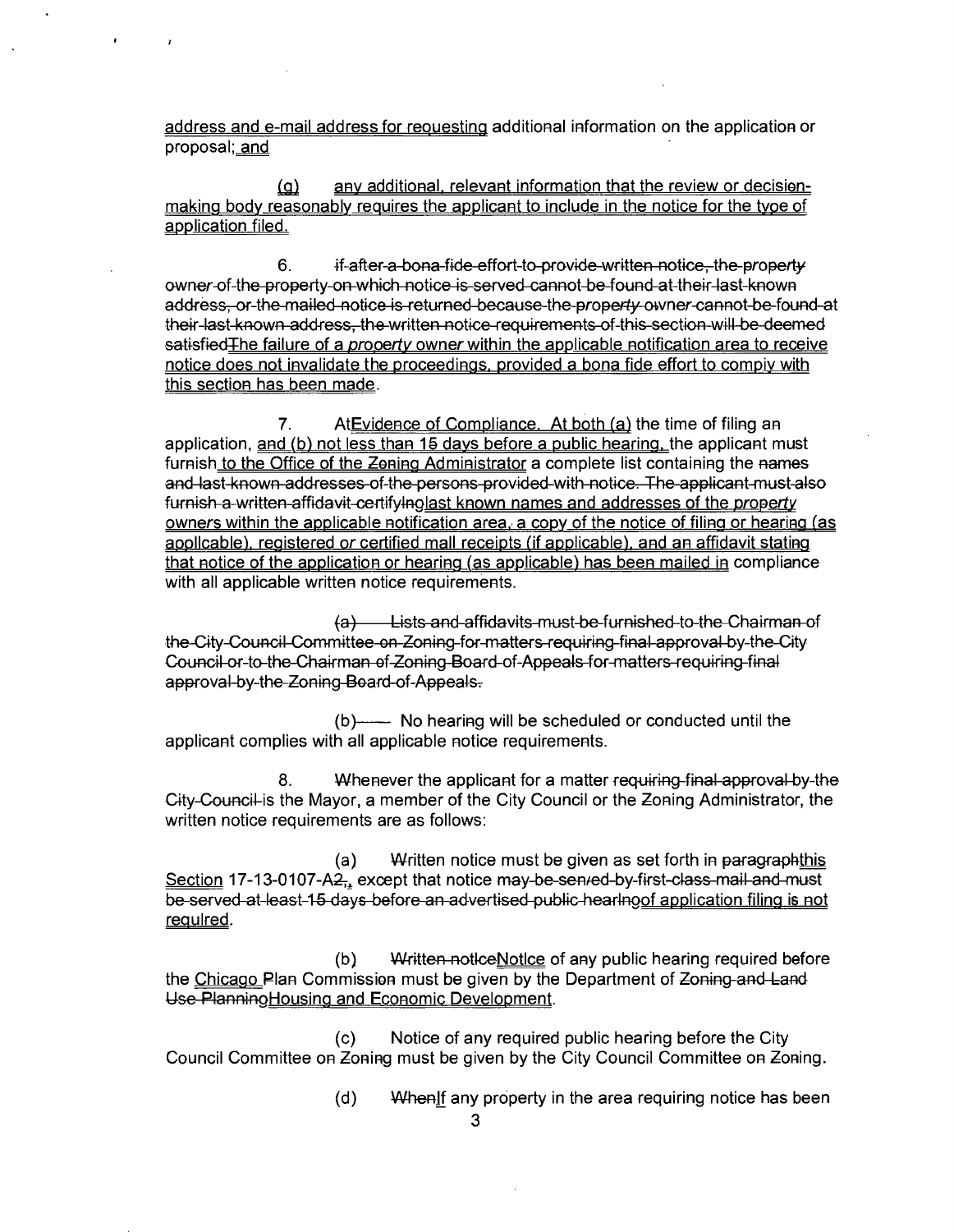converted to condominiums pursuant to the "illinois Condominium Aet"Prooerty Act. 765 ILCS 605/1 et sea., and contains more than 25 condominium units, notice-must-be-given only to the Condominium Association governing the property.

in the case of special use and variation applications, the Zoning Board of Appeals must send written notice to those persons required to be notified under paragraph 17-13 0107-A2, above.

{a) This notice must be sent first class mall no more than 30 days and not less than 15 days before the public hearing.

(b) When any property in the area requiring notice has been converted to condominiums pursuant to the "Illinois Condominium Act" and contains more than 25 condominium units, the Zoning Board of Appeals is only be required to serve notice on the Condominium Association governing the property-the applicant is only required to give notice to the condominium association governing the erooerty.

40. In the case of special use applications for sanitary landfills, <u>១.</u> hazardous waste treatment or storage facilities, liquid solid-waste handling facilities, resource recovery facilities, reprocessable construction/ demolition material facilities, incinerators or transfer stations, the Zoning Board of Appeals must, at least 15 days before the hearing, send written notice of the hearing to the Alderman of the ward in which the facility is proposed to be located and to the Solid Waste Advisory Commission.

17-13-0107-B Published Notice. When the provisions of this Zoning Ordinance require that "Published Notice" be provided, such notice must be given as follows:

1. The City Clerk is responsible for submitting published notices for all matters-reoulrlng-final approval byoublishing notice of all public hearings before the City Council Committee on Zoning.

2. The Department of Housing and Economic Development is responsible for publishing notice of all public hearings before the Chicago Plan Commission.

 $3.2$  2. The Secretary of the Zoning Board of Appeals is responsible for submitting published notices for all matters reoulring final approval byoublishino notice of all public hearings before the Zoning Board of Appeals.

 $4.$  3.-Required notices must be published at least once in a newspaper of general circulation within the city.

 $\frac{5}{2}$  4. The notice must appear in the newspaper no more than 30 days and no fewer than 15 days before the hearing-

5. Published notice must include a description of the nature of the <u>6.</u> application and the address and legal, the common street address(es) of the subject property (if available), or other easlly understood geographical reference, such as the nearest cross street or a description of the boundaries of the subject property, and the date, time and place of the public hearing.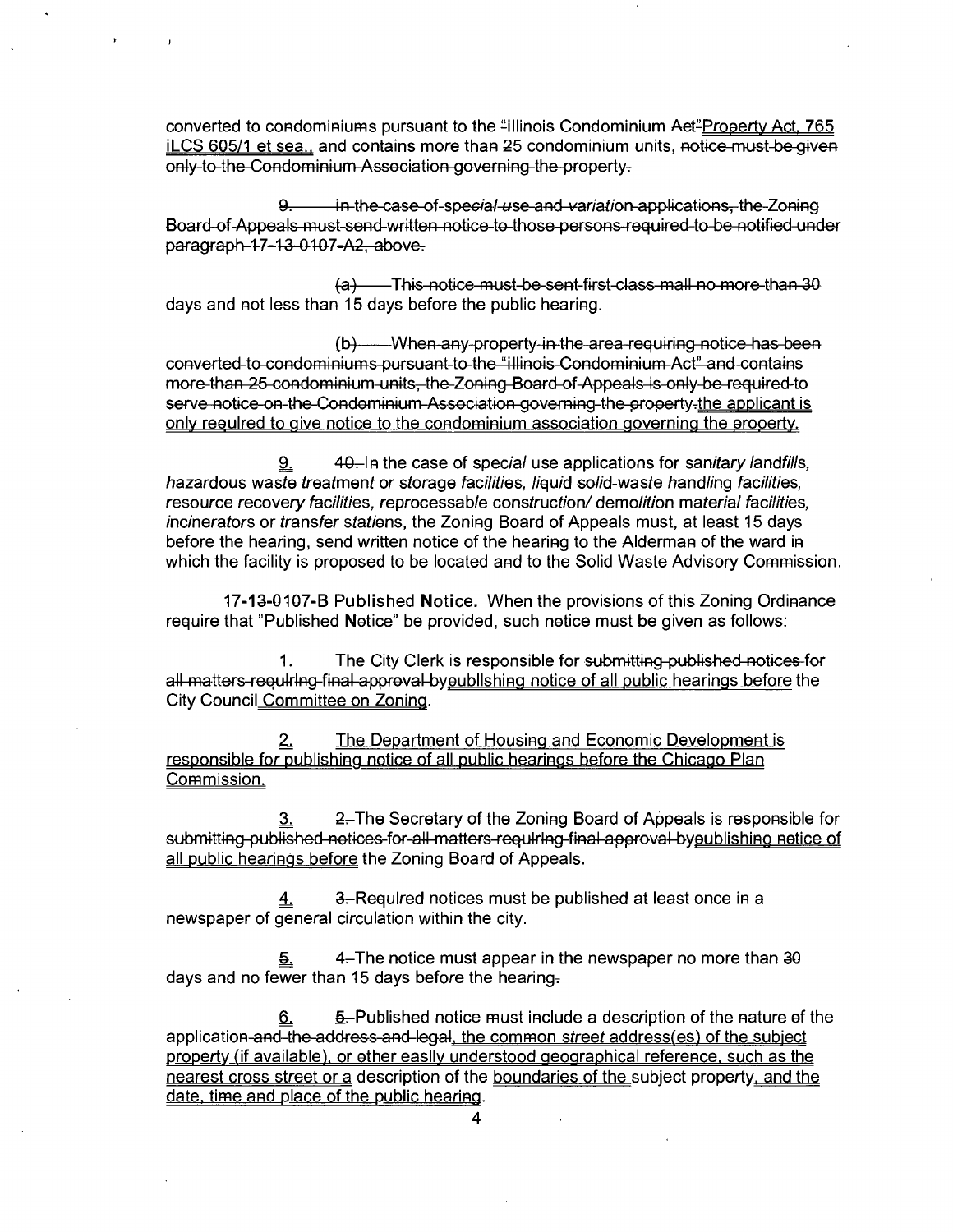17-13-0107-C Posted Notice. When the provisions of this Zoning Ordinance require that "Posted Notice" be provided, the applicant must post a-notice sign( $s$ ) on the subject property in accordance with the following requirements:

1. The notice  $sign(s)$  must be installed within 515 days of application filing and remain in place until the date of the hearing. The applicant must make goodfaith efforts to keep the sign(s) posted during the entire period.

2. Posted notice must be in the form of an official sign provided by the Office of the Zoning Administrator.

3. The At least one notice sign must be posted in such a way as to be plainly visible from each roadwaystreet or public right-of-way abutting the propertysubject property. On large parcels, additional sign(s) may be reoulred on the sublect orooertv. as designated bv the Department of Housing and Economic Development.

4. The notice must include:

(a) the common street address( $es$ ) of the sublect orooerty (if available), or other easllv understood geographical reference, such as the nearest cross street or a description of the boundaries of the subject property;

 $(b)$  a description of the nature, scope-and-purposetype of application(s) filed and aooroval(s) requested, and a brief summary of the application or proposal;

 $(a)$  the name-and address of the applicant;

 $(c)$  (d) the date that the application was filed; and

(d) (e) a source fora contact name and telephone number for requesting additional information on the application or preeproposal.

5. A non-refundable posting fee of \$25.00 must be submitted with the application to ensure placement, maintenance, and removal of the sign by the applicant, except when the applicant is the Mayor- $\Theta$ <sub>r</sub> a member of the City Councll, the Zoning Administrator or anv department or agencv of the citv.

6. TbeNot more than 30 davs after filing an application, the applicant must furnish to the Office of the Zoning Administrator a written affidavit certifying compliance with all applicable posted notice requirements, along with a photograph or photographs depicting the sign $(s)$ , as posted-, and identifying the specific locatlon(s) where posted.

(a) - Affidavits-must-be-furnished-to-the-Chairman-of-the-City Council Committee on Zoning for matters requiring final approval by the City Council or to the Chairman of Zoning Board of Appeals for matters requiring final approval by the Zoning Board of Appeals.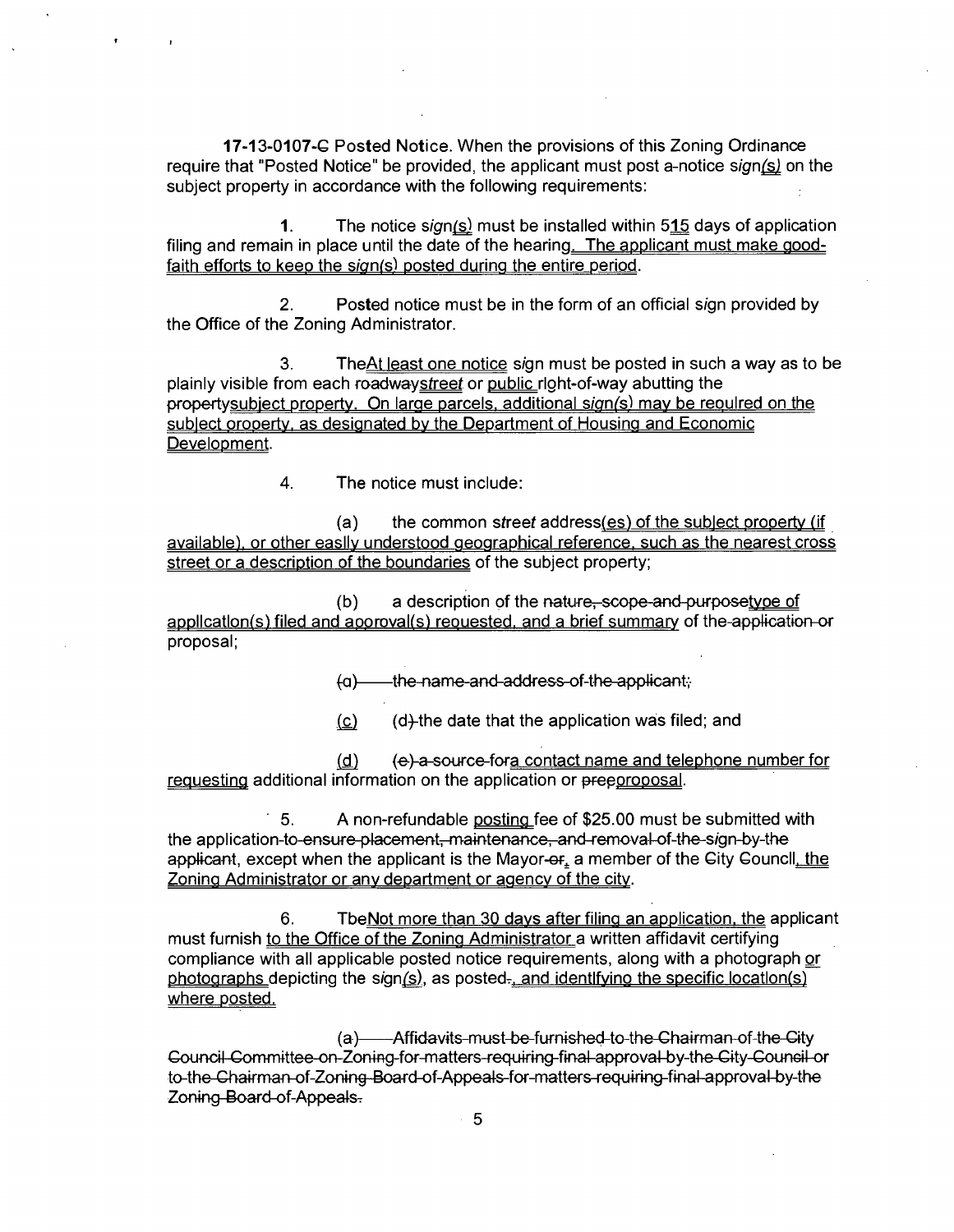$\underline{7}$ . (b)-No hearing will be scheduled or conducted until the applicant complies with all applicable notice requirements.

 $\overline{1}$ 

7. Whenever the applicant for a matter is-either the Mayor-er, a member of the City Council–the-Office-of or the Zoning Administrator-will-be, the Zoning Administrator is responsible for posting notice.

8. All signs must be removed within 3 days after the public hearing 9. datehas been held or the application has been withdrawn.

10. The Zoning Administrator may adopt guidelines consistent with this Section 17-13-0107-C for the posting of notices if the Zoning Administrator determines that those guidelines are necessary and appropriate.

SECTION 2. Section 17-13-0108-B of the Zoning Ordinance is hereby amended by adding the language underscored and by deleting the language struck through, as follows:

17-13-0108-B If final action on an application under consideration at a public hearing under this Zoning Ordinance is postponed, deferred or otherwise continued for more than 12 months from the date of the originally scheduled public hearing on the application, new notice of the hearing on the application shall be given, pursuant to the notice requirements of Sections 17-13-0107-A<sub>7</sub> and 17-13-0107-B-and 17-13-0107-C.

SECTION 3. The table in Section 17-13-0109 of the Zoning Ordinance is hereby amended by adding the language underscored and by deleting the language struck through, as shown on Exhibit A attached hereto.

SECTION 4. The flow chart in Section 17-13-0200 of the Zoning Ordinance titled "Text" Amendments" Is hereby amended as depicted on Exhibit B attached hereto.

SECTION 5. The flow chart in Section 17-13-0300 of the Zoning Ordinance titled "Map Amendments" is hereby amended as depicted on Exhibit C attached hereto.

SECTION 6. Sections 17-13-0303-B and 17-13-0306 ofthe Zoning Ordinance are hereby amended by adding the language underscored and by deleting the language struck through, as follows:

17-13-0303-B Filing. Zoning Map Amendment applications must be filed with the Zoning Administrator. Written and Posted Notice of the filing of a zoning map amendment aoollcation must be provided in accordance with Sec. 17-13-0107-A and Sec. 17-13- 0107-C. Upon determining that an application is complete, the Zoning Administrator must transmit the application to the City Clerk. The City Clerk must file all such applications with the City Council at its next regular meeting.

17-13-0306 Hearing - City Council Committee on Zoning. The City Council Committee on Zoning must hold a hearing on all zoning map amendments. Written<sub>t</sub> and Published and Posted Notice of the City Council Committee on Zoning's public hearing must be provided in accordance with Sec. 17-13-0107-A<sub>z</sub> and Sec. 17-13-0107-B-and-Soc--17-13-0107-C.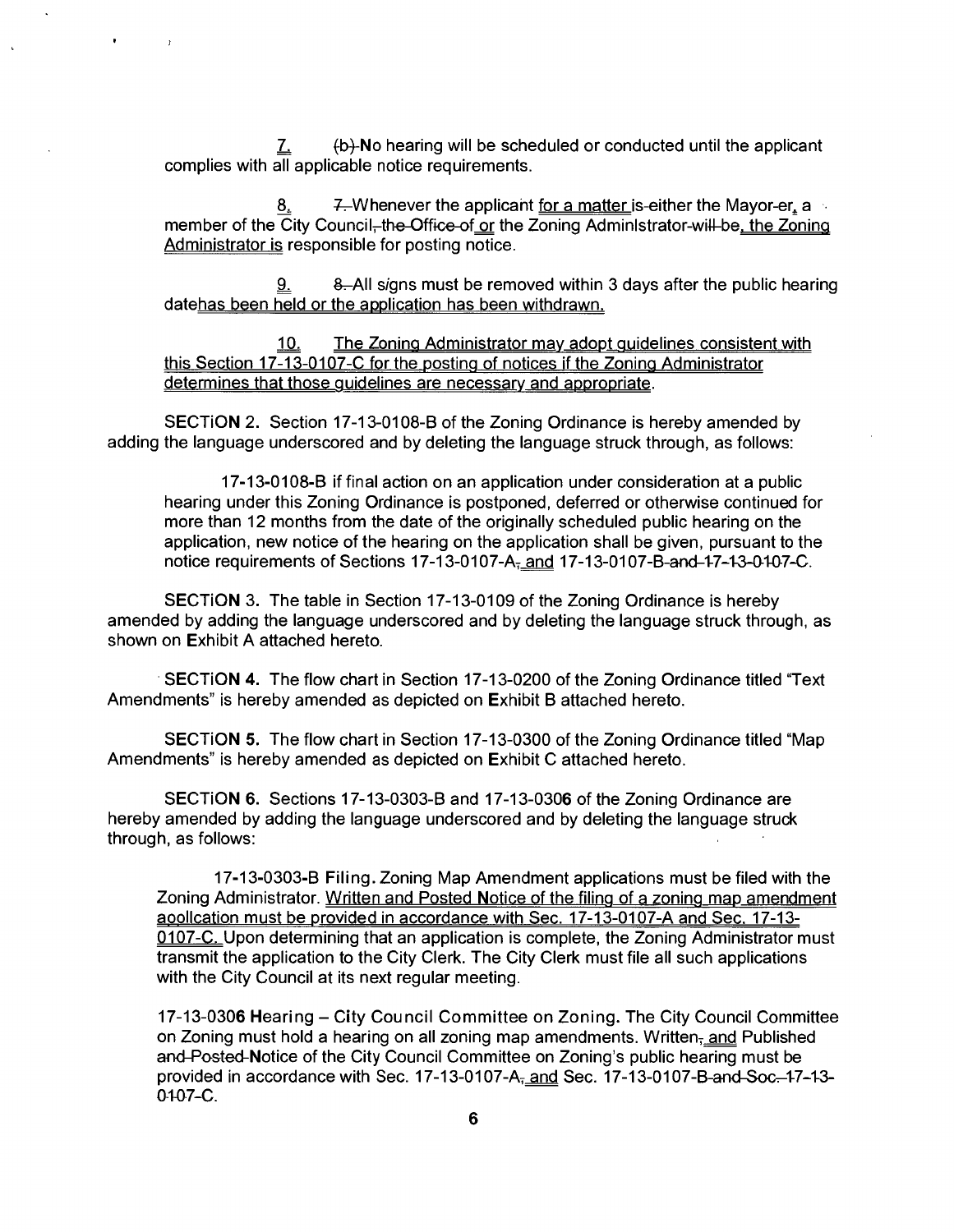SECTION 7. Section 17-13-0402 of the Zoning Ordinance is hereby amended by adding the language underscored and by deleting the language struck through, as follows:

17-13-0402 Hearing - Plan Commission. In addition to the hearings required under Sec. 17-13-0300, the Plan Commission must hold a public hearing on requests to rezone land within an *industrial corridor* from an M, PMD, POS or T zoning district classification to any other zoning district classification, and make a recommendation to the City Council before the City Council Committee on Zoning before the Committee's public hearing. Written and Published Notice of the Plan Commission's public hearing must be provided in accordance with Sec. 17-13-0107-A<sub>z</sub> and Sec. 17-13-0107-B-and Sec-17-13-0107-C.

SECTION 8. Section 17-13-0502-C, 17-13-0502-D and 17-13-0502-E of the Zoning Ordinance are hereby amended by adding the language underscored and by deleting the language struck through, as follows:

**17-13-0502-C Whenever the applicant Is a member of the City Council or the Zoning Administrator, notice may be served by first class mail. Reserved^** 

17-13-0502-D Upon receipt-ofdetermlning that any such application Is complete, the Zoning Administrator must transmit an original copy without delay to the Chairman of the City Council Committee on Zoning.

17-13-0502-E In addition to the persons to whom written-notice Written Notice must be provided under Sec. 17-13-0300, written-notlceWritten Notice of the filing of the application and of the community meeting required by Sec. 17-13-0503 must also be sent to the property owners (and, if applicable, taxpayers of record for leasehold PINs identified pursuant to Section 17-13-0107-A4) of property within the proposed special character overlay district, as determined from the authentlcreal property tax records of Cook County.

SECTION 9. The flow chart In Section 17-13-0600 of the Zoning Ordinance titled "Planned Developments" Is hereby amended as depicted on Exhibit D attached hereto.

SECTION 10. Section 17-13-0602-B of the Zoning Ordinance Is hereby amended by adding the language underscored and by deleting the language struck through, as follows:

**17-13-0602-B Filing.** 

1. Planned development applications must be filed with the Zoning Administrator.

Written and Posted Notice of the filing of a planned development application must be provided In accordance with Sec. 17-13-0107-A and Sec. 17-13- 0107-C.

3. 2. The Upon determining that an application is complete, the Zoning Administrator must transmit an original copy of the application without delay to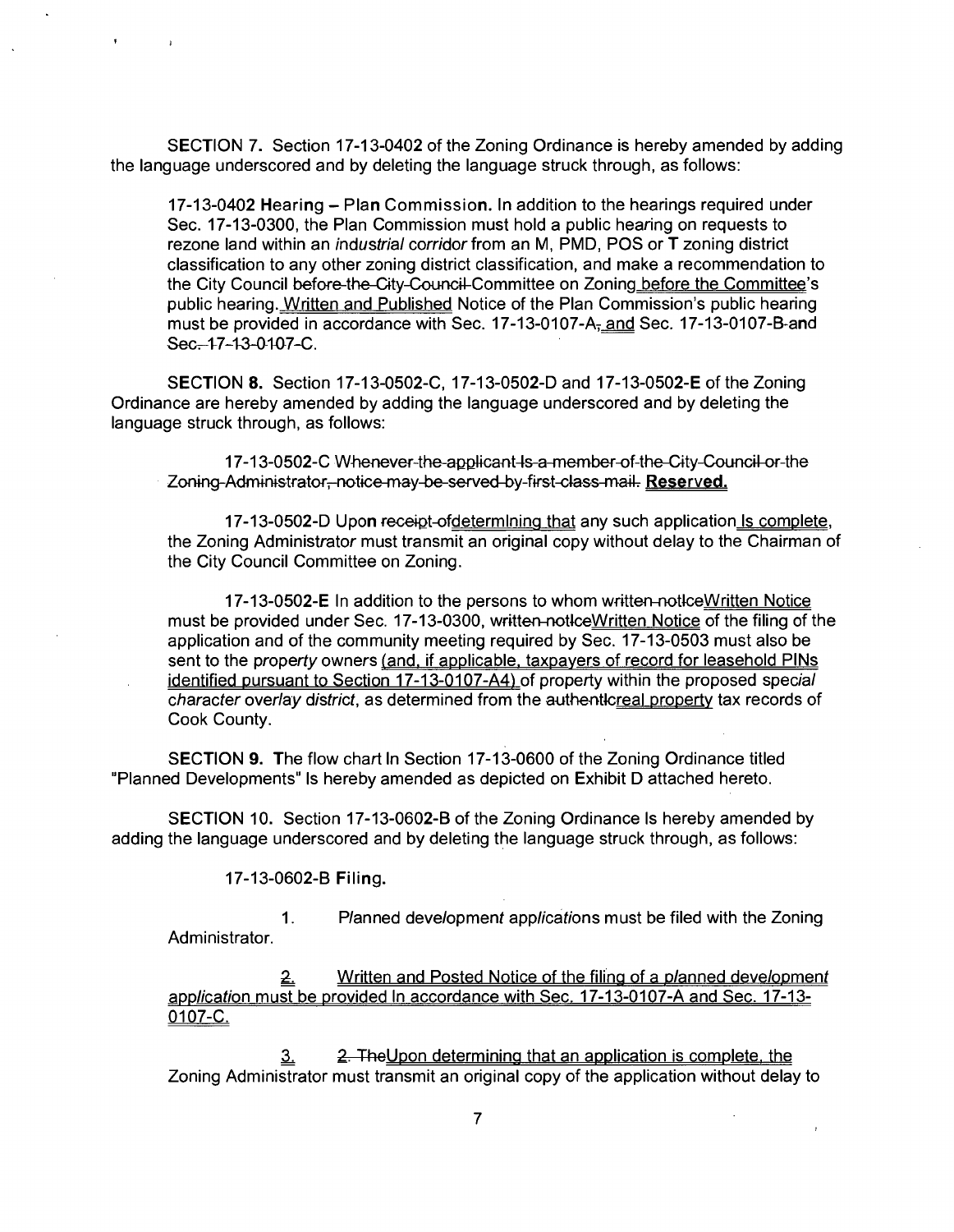the City Clerk, who must record it in the proceedings of the City Council at its next regular meeting-

4. 3. The Zoning Administrator must also, within 5 days of application filing, transmit copies of the application to the Plan Commission.

SECTION 11. Sections 17-13-0604-B and 17-13-0606 ofthe Zoning Ordinance are hereby amended by adding the language underscored and by deleting the language struck through, as follows:

17-13-0604-B Written- and Published and Posted-Notice of the Plan Commission public hearing must be provided in accordance with Sec.  $17-13-0107-A<sub>z</sub>$  and Sec.  $17-13-0107-A<sub>z</sub>$ 0107-B-and-Sec.-17-13-0107-C.

17-13-0606 Hearing - City Council Committee on Zoning. The City Council Committee on Zoning must hold a public hearing on all planned development proposals for the purpose of reviewing the proposed project and taking testimony. Written- and Published and Posted Notice of the Committee on Zoning's public hearing must be provided in accordance with Sec. 17-13-0107-A<sub>r</sub> and Sec. 17-13-0107-B-and-Sec.-17-13-0107-C.

SECTION 12. The flow chart in Section 17-13-0700 of the Zoning Ordinance titled "Planned Manufacturing Districts" is hereby amended as depicted on Exhibit E attached hereto.

SECTION 13. Sections 17-13-0702-B, 17-13-0705 and 17-13-0707 of the Zoning Ordinance are hereby amended by adding the language underscored and by deleting the language struck through, as follows:

**17-13-0702-B Filing.** 

1. An application for designation of an area as a PMD must be filed with the Zoning Administrator.

2. Public notice of an application to establish a PMD must be given in the same manner as for other zoning map amendments under Sec. 17-13-0300, except that the applicant must also provide Written Notice of the filing of the application and of the community meeting required by Sec. 17-13-0703 to the property owners (and, if applicable, taxpayers of record for leasehold PiNs identified oursuant to Section 17-13-0107-A4) of property within the proposed PMD, as determined from the real property tax records of Cook County.

3. 2. The Upon determining that an application is complete, the Zoning Administrator must transmit an original copy of the application without delay to the City Clerk, who must record it in the proceedings of the City Council at its next regular meeting.

4. 3. The Zoning Administrator must also transmit copies of the application without delay to the Plan Commission.

17-13-0705 Hearing - Plan Commission. The Plan Commission must hold a public hearing on all PMD proposals for the purpose of taking testimony and determining the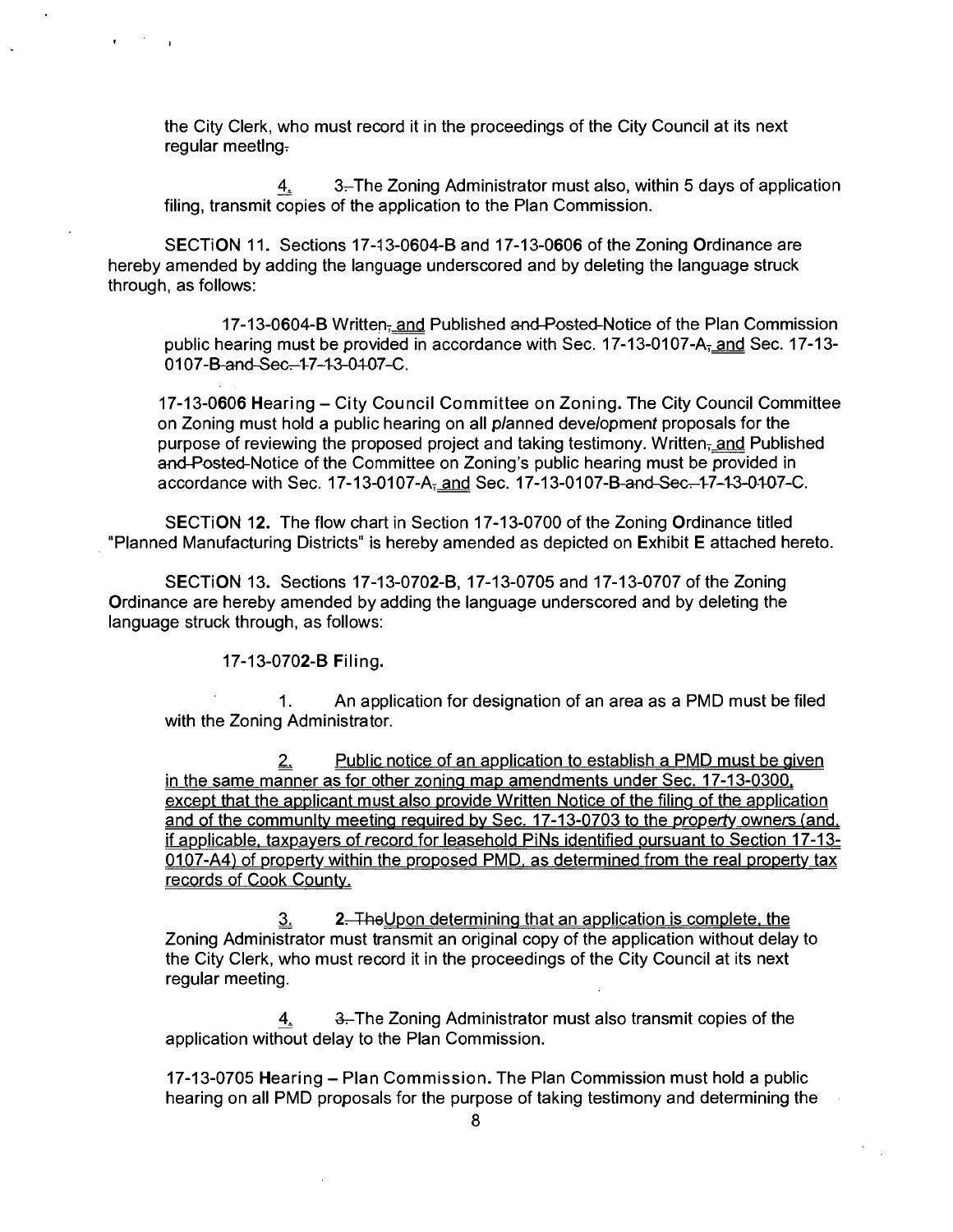industrial viability of the district and the need for PMD status. Written<sub>r</sub> and Published and Posted Notice of the Plan Commission public hearing must be provided in accordance with Sec. 17-13-0107-A<sub>z</sub> and Sec. 17-13-0107-B and Sec. 17-13-0107-C.

 $\mathbf{A}$ 

17-13-0707 Hearing - City Council Committee on Zoning. The City Council Committee on Zoning must hold a public hearing on all PMD proposals for the purpose of taking testimony and determining the industrial viability of the district and the need for PMD status. Written<sub>7</sub> and Published and Posted Notice of the Committee on Zoning's public hearing must be provided in accordance with Sec. 17-13-0107-A<sub>7</sub> and Sec. 17-13-0107-B-and-Soc--17-13-0107-C.

SECTION 14. The flow chart in Section 17-13-0800 of the Zoning Ordinance titled "Site Plan Review" is hereby amended as depicted on Exhibit F attached hereto.

SECTION 15. The flow chart in Section 17-13-0900 of the Zoning Ordinance titled "Special Uses" is hereby amended as depicted on Exhibit G attached hereto.

SECTION 16. Sections 17-13-0902-A and 17-13-0904 ofthe Zoning Ordinance are hereby amended by adding the language underscored and by deleting the language struck through, as follows:

17-13-0902-A Filing. An application for a special use must be filed with the Zoning Board of Appeals. Written and Posted Notice of the filing of a special use application must be provided in accordance with Sec. 17-13-0107-A and Sec. 17-13-0107-C.

17-13-0904 Hearing. The Zoning Board of Appeals must hold a hearing to consider the special use application. Written<sub>z</sub> and Published and-Posted-Notice of the Zoning Board of Appeals' public hearing must be provided in accordance with Sec. 17-13-0107-A $_{7.}$ and Sec. 17-13-0107-B-and-Soc--17-13-0107-C.

SECTION 17. The flow chart in Section 17-13-1000 of the Zoning Ordinance titled "Administrative Adjustments" is hereby amended as depicted on Exhibit H attached hereto.

SECTION 18. Sections 17-13-1005 and 17-13-1006 ofthe Zoning Ordinance are hereby amended by adding the language underscored and by deleting the language struck through, as follows:

17-13-1005 Public Notice. Written netieeNotlce of the filing of an administrative adjustment request must be provided in accordance with Sec. 17-13-0107-A.

17-13-1006 Review and Decision - Zoning Administrator. The Zoning Administrator must review each application for an administrative adjustment and act to approve, approve with conditions, or deny the application based on the General Approval Criteria of Sec. 17-13-1007-B and any other specific approval criteria expressly established in this Zoning Ordinance. The Zoning Administrator may not take final action on an administrative adjustment application until at least 10 days after the date that notices were mailed to abutting property owners- in accordance with Sec. 17-13-0107-A.

SECTION 19. The flow chart in Section 17-13-1100 ofthe Zoning Ordinance titled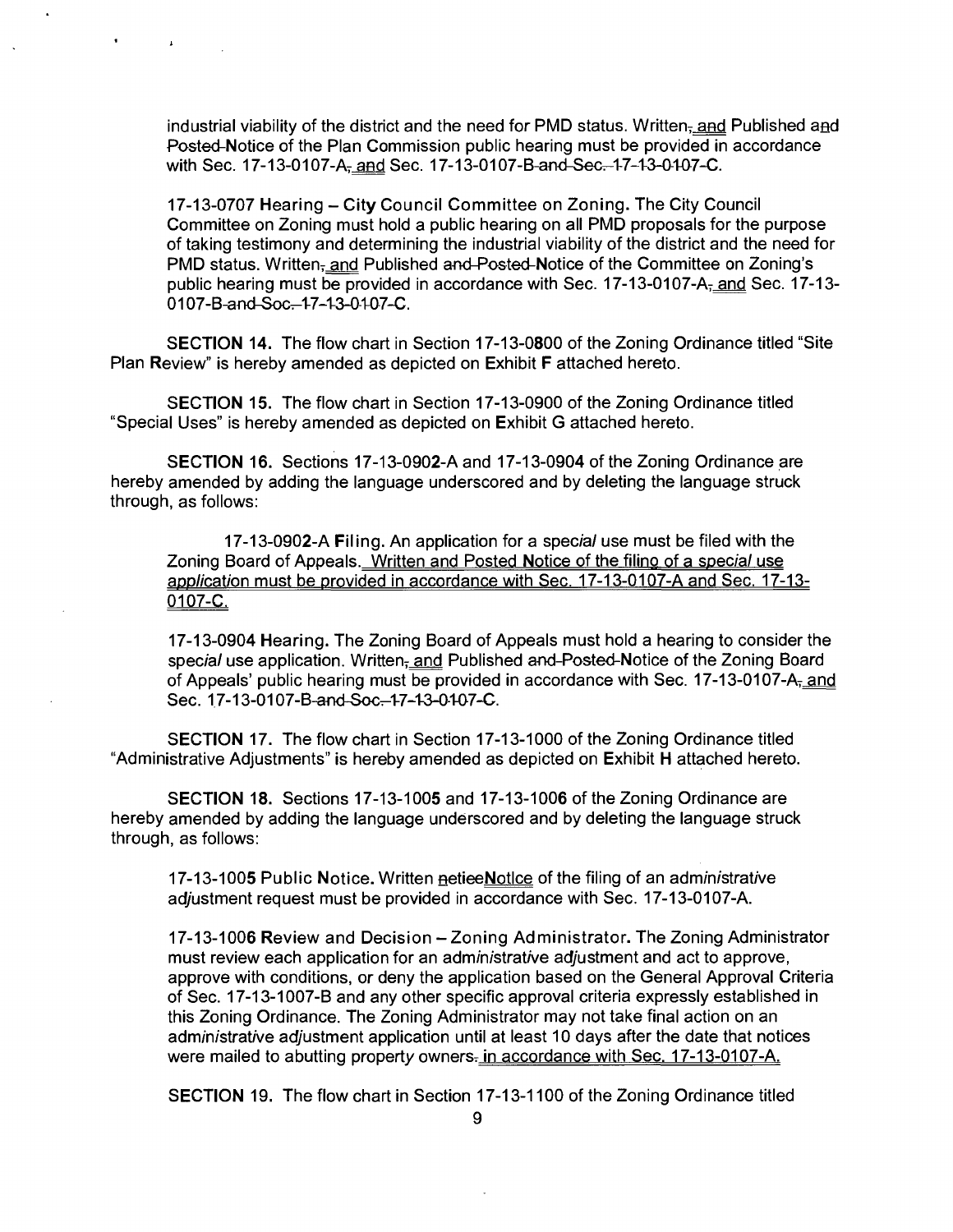"Variations" Is hereby amended as depicted on Exhibit I attached hereto.

SECTION 20. Sections 17-13-1102 and 17-13-1103 of the Zoning Ordinance are hereby amended by adding the language underscored and by deleting the language struck through, as follows:

17-13-1102 Applications. An application for a variation must be filed with the Zoning Board of Appeals. Written and Posted Notice of the filing of a variation application must be provided in accordance with Sec. 17-13-0107-A and Sec. 17-13-0107-C.

17-13-1103 Hearing. The Zoning Board of Appeals must hold a hearing to consider the application. Written<sub>z</sub> and Published and Posted-Notice of the Zoning Board of Appeals' public hearing must be provided In accordance with Sec.  $17-13-0107-A<sub>T</sub>$  and Sec.  $17-13-0107$ 0107-B-and-Sec--17-13-0107-C.

SECTION 21. Section 17-13-1206 of the Zoning Ordinance Is hereby amended by adding the language underscored and by deleting the language struck through, as follows:

17-13-1206 Hearing. The Zoning Board of Appeals must hold a hearing to consider appeals. Written notieeNotice of the Zoning Board of Appeals' public hearing must be provided to the applicant and to any property owners (and, if applicable, taxpayers of record for leasehold PINs identified pursuant to Section 17-13-0107-A4) who were required to receive notice of the action being appealed.

SECTION 22. To the extent that any ordinance, resolution, rule, order or provision of the Municipal Code, or any portion thereof, is in conflict with any provision of this ordinance, the provisions of this ordinance control. If any section, paragraph or provision of this ordinance shall be held invalid by any court, that Invalidity shall not affect the remaining provisions of this ordinance.

SECTION 23. This ordinance shall be In full force and effect 180 days after ts passage and publication.

Daniel S. Soils Alderman, 25<sup>th</sup> Ward